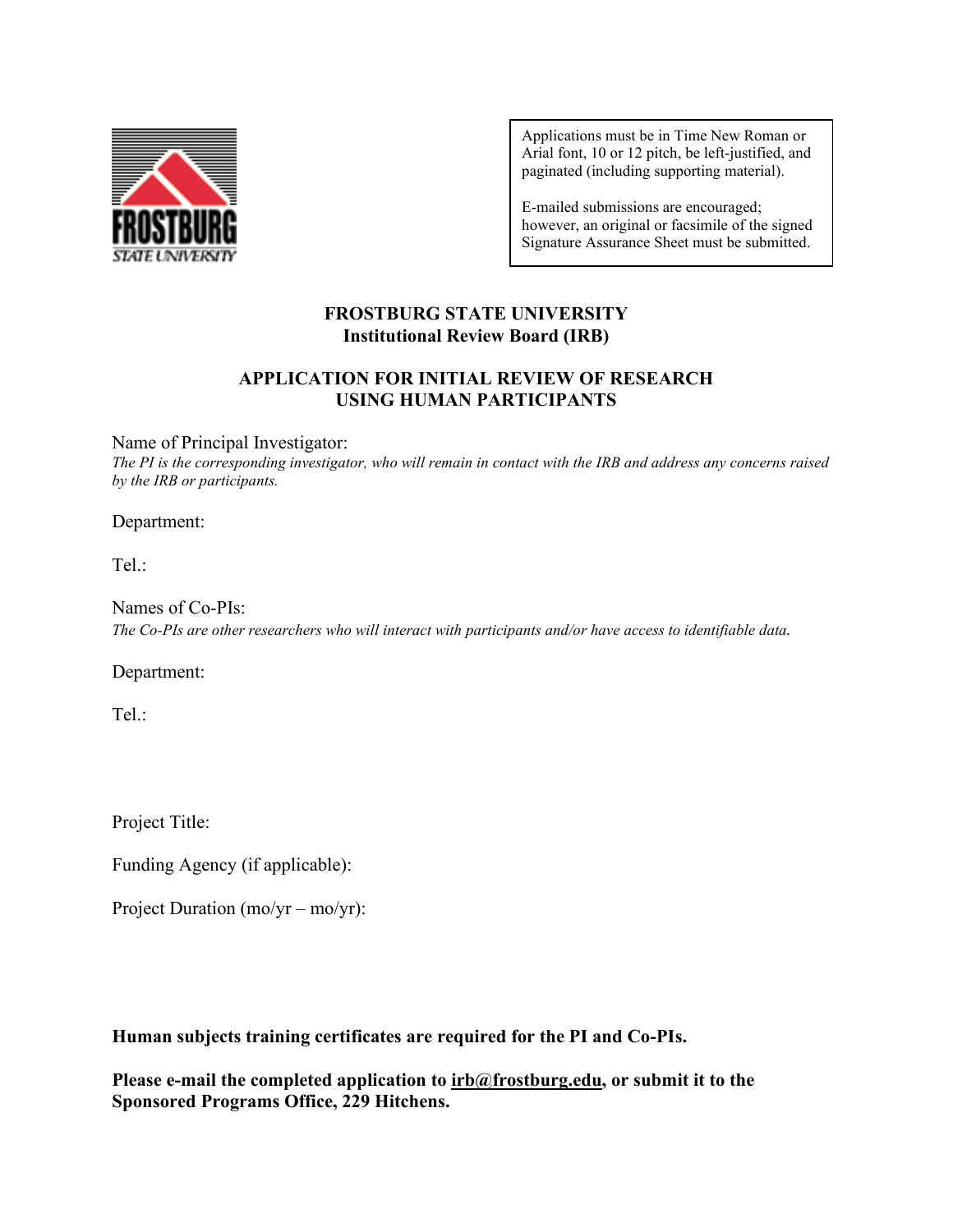#### **A. Research:**

*"A systematic investigation, including research development, testing, and evaluation, designed to develop or contribute to generalizable knowledge."*

| Is this project more than an FSU course assignment?<br>If so, what is its purpose?                                                                                                                                                                                                                                                                                              | $Yes \Box$ | $\overline{N_0}$    |  |  |  |  |  |
|---------------------------------------------------------------------------------------------------------------------------------------------------------------------------------------------------------------------------------------------------------------------------------------------------------------------------------------------------------------------------------|------------|---------------------|--|--|--|--|--|
| Will the results ever lead to a publication or presentation?<br>If so, where (i.e., will the results contribute to generalizable knowledge)?                                                                                                                                                                                                                                    | Yes $\Box$ | $\mathrm{No}\,\Box$ |  |  |  |  |  |
| If you answered "no" to both of these questions, stop. Your project does not need to be reviewed<br>by the IRB because it is not considered to be research. Thus, you should not submit an<br>application to the IRB for this project. If you have questions please contact $irb@frostburg.edu$ .                                                                               |            |                     |  |  |  |  |  |
| <b>B. Human Participants:</b><br>"A living individual about whom an investigator a) obtains data through intervention or<br>interaction, or b) obtains, uses, studies, analyzes or generates identifiable private information"                                                                                                                                                  |            |                     |  |  |  |  |  |
| Will you collect data about living individuals?<br>If so, who are the participants (check all that might apply)?                                                                                                                                                                                                                                                                | Yes        | $No \Box$           |  |  |  |  |  |
| College Students $\Box$<br>General Public $\Box$<br>Prisoners  <br>(Adults)<br>Pregnant Women<br>Other $\Box$<br>Children or Minors                                                                                                                                                                                                                                             |            |                     |  |  |  |  |  |
| Will you interact/intervene with participants in any way?<br>"Interaction includes communication or interpersonal contact between investigator and subject."<br>All communications, including -- but not limited to -- online, mailed or phone, are considered<br>interaction.<br>"Intervention includes physical procedures by which information is gathered and manipulations | Yes 1      | $\overline{N_0}$    |  |  |  |  |  |

of the subject or the subject's environment that are performed for research purposes."

| Will you collect private information that could identify individuals? Yes $\Box$ No $\Box$                 |  |  |  |
|------------------------------------------------------------------------------------------------------------|--|--|--|
| <i>diantifiable private information</i> is private information for which the identity of the subject is or |  |  |  |
| may readily be ascertained by the investigator or associated with the information"                         |  |  |  |

*If you answered "no" to two or more questions, stop. Your project does not need to be reviewed by the IRB because it is not considered to involve human participants. Thus, you should not submit an application to the IRB for this project. If you have questions please contact [irb@frostburg.edu.](mailto:irb@frostburg.edu)* 

**If the project does not need to be reviewed by the IRB, then the instructor or faculty advisor is responsible and liable for the appropriateness of the activities.**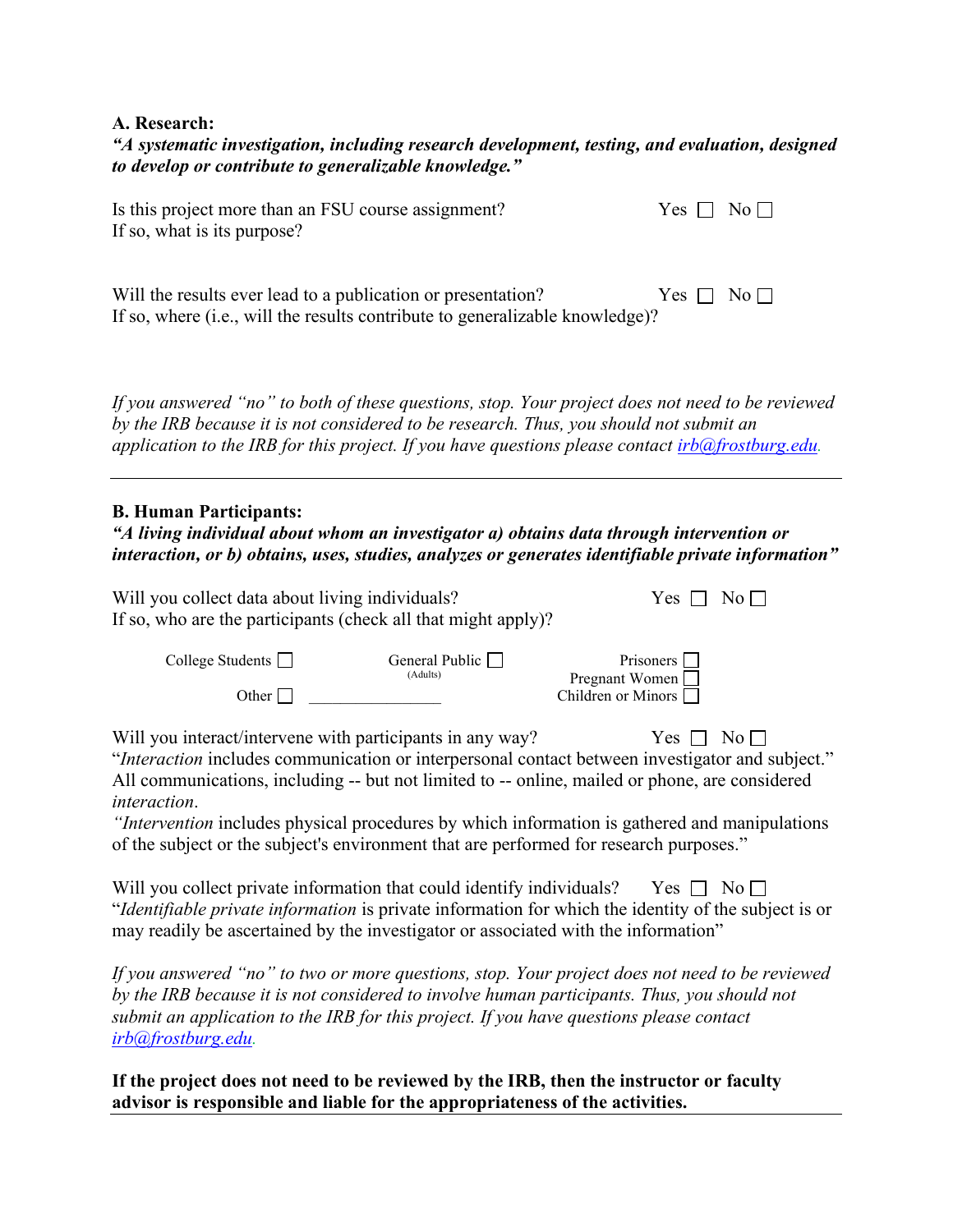## **C. Information for Review**

Please provide the following information, taking care to communicate in a manner that will be intelligible to educated persons who are not specialists in your field.

**1. Abstract:** Provide an abstract of the research proposed (maximum 200 words).

**2. Participant selection:** Who will be the participants? On what basis will the participants be selected? How will you enlist their participation? If you plan to advertise for participants, please include a copy of the advertisement in a separate document.

**3. Procedures:** What precisely will be done to the participants? Explain in detail your methods and procedures in terms of what will be done to participants. If you are using a questionnaire or handout, please include a copy in a separate document.

**4. Risks and Benefits:** What are the potential risks to the participants? How do you propose to minimize these risks? What potential benefits will accrue to justify taking such risks?

**5. Confidentiality:** Adequate provisions must be made to protect the privacy of participants and to maintain confidentiality of identifiable information. Explain how your procedures accomplish this objective, such as means of data storage, data location and duration, description of persons with access to the data, and method of destroying the data when completed. Also, explain in this section that the data will be kept for 3 years or for as long as required by external agencies or funding sources. At the conclusion of that time period, all data must be destroyed.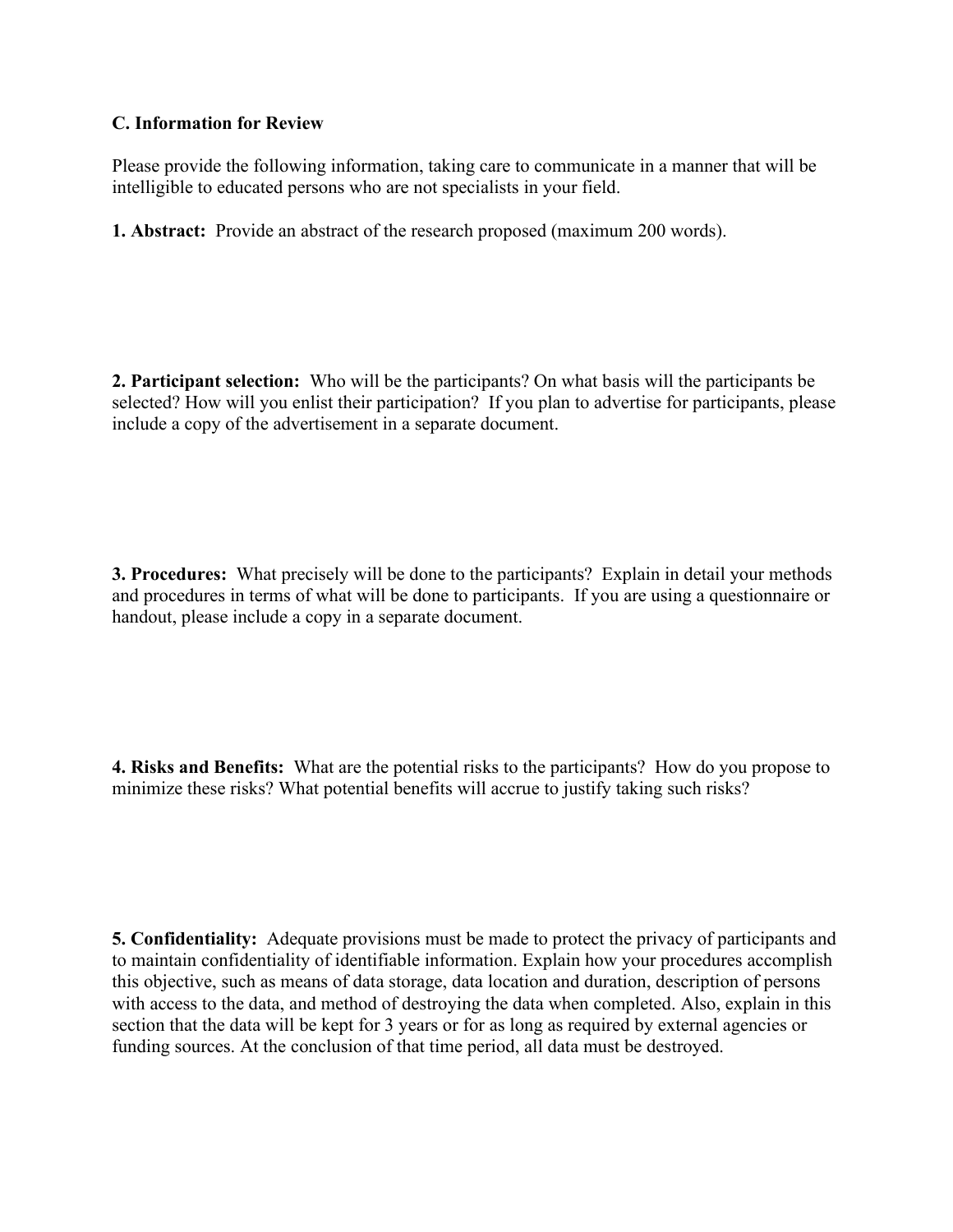**6. Obtaining Consent:** FSU faculty, staff, and students must obtain the informed consent of any potential human participant before involving that person in research. Typically, you do this by providing the participants with an informed consent document written in simple, lay language, giving them sufficient opportunity to discuss and consider whether to participate. State how the participants' informed consent will be obtained.

**7. Consent Forms and Information to Include:** Submit a final copy of the Consent Form in a separate document, as it will be provided to participants. *Please see<https://www.frostburg.edu/osp/elements-of-the-informed-consent-document.php> for other important required elements that pertain to specific situations.*

*When using children or minors in research*, the Consent Form should be addressed to and signed exclusively by the parent/guardian to gain their consent for their child to participate. A separate Assent Form should also be created, containing the same general information as the consent form, which should be addressed to (at an age appropriate reading level) and signed exclusively by the child participant.

The Consent Form must include the information that a reasonable person would want to have in order to make an informed decision about whether to participate, including the following:

General Language: The informed consent form should be written in simple, lay language. Consent documents are more understandable if they are written just as the clinical investigator would give an oral explanation to the subject, that is, the subject is addressed as 'you' and the clinical investigator as 'I/we.' It should not just be a list of isolated facts about the research.

Purpose and Description: The opening paragraph should state that it is a research study and give sufficient details for participants to be informed of the purpose of the study along with such details as where the study will be conducted, its duration and dates, the nature of participant's participation, and the number of participants in the study.

Procedures: Describe the procedures to be followed, including any that are experimental, and any discomforts and risks. Specify the amount of time participation will take. Also, if applicable, describe any alternative course of treatments that might be advantageous for the subjects.

Participant Benefits: Describe any benefits, if any, to the person participating and, if significant, any available alternatives to obtaining these benefits. If there are not any benefits for participation, indicate this also. (Do not include benefits to society or benefits to the researcher.) Explain whether clinically relevant results will be disclosed to the participants.

Confidential or Anonymous: State if the study is confidential or anonymous. Note that it is impossible for it to be both. "Confidential" means that the information provided by the participants may be connected to the participants, but that identities will be protected. "Anonymous" means that the information provided cannot be connected to the participant. For confidential research, explain how you will maintain confidentiality of records and data (e.g. by using coded responses or secure storage).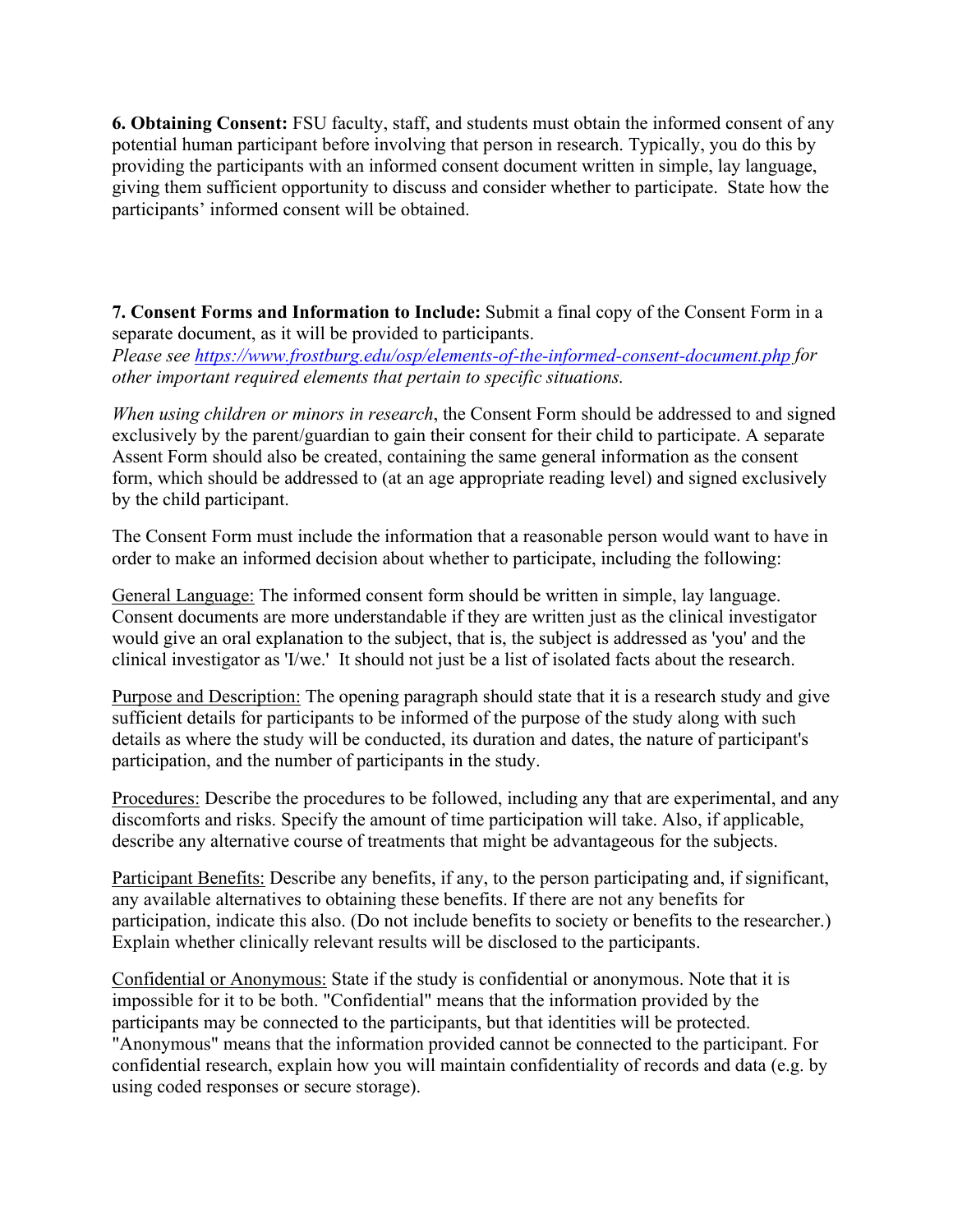Participant Risks: Describe any risks--psychological, emotional, physical, etc.--however slight. Include a statement, if appropriate, that a particular treatment or procedure may involve risks to the participant (or to the embryo or fetus, if the participant is or may become pregnant) that are currently unforeseeable. Also describe any costs to the participants for being part of the research. Note that simply saying, "There are no risks associated with this study" is not acceptable, but it may be appropriate to describe the risks as being no greater than the risks associated with performing that type of activity under normal circumstances (e.g., for an online questionnaire: "The risks are no greater than those associated with typical computer use").

If the procedures involve more than minimal risk, explain whether any compensation will be given or whether any medical treatments will be made available if injury occurs, and if so where information about this procedure can be obtained.

Voluntary Participation and Withdrawal: Include a statement that participation is voluntary and that participants can withdraw from the study at any time. Clearly state the consequences of withdrawing. For instance, if applicable, state that withdrawing from the study will or will not affect such things as medical treatment, employment, benefits, grades, payment, course credit, etc. If there will be no such consequences, say so.

Collection of Private Information: If you are collecting private information that could identify participants, you must state a) that once their identities are removed, their information could be used for future research studies or distributed to another investigator for future research studies without their additional consent, or b) that their information will not be used or distributed for future research studies.

When Child Abuse May Be Uncovered: In all non-anonymous situations (that is, whenever personal identifying information is collected, regardless of whether it is kept confidential or not), the following statement must be included verbatim: "*In accordance with legal requirements and/or professional standards, we will disclose to the appropriate individuals and/or authorities information that comes to our attention concerning (past or present) child abuse or neglect or potential harm to you or others.*"

Contact Information: Include your name, address, and telephone number, as well as the following statement: "This research study has been reviewed by the Institutional Review Board (IRB) of Frostburg State University. For research-related problems or questions regarding participants' rights, contact the IRB Chair, Dr. Christopher Masciocchi, at [cmmasciocchi@frostburg.edu](mailto:cmmasciocchi@frostburg.edu) or (240) 527-2746."

Final Statement: The following should be the final statements of the informed consent form verbatim: "I have read and understand the explanation provided to me and have been given a copy of this consent form. I have had all my questions answered to my satisfaction, and I voluntarily agree to participate in this study."

Signatures: The informed consent must be signed and dated by both the participant and the principal investigator or authorized representative.

Page Numbering: Consent forms with more than one page should be initialed and dated by the participant on each page and the pages should be numbered like this: "page 2 of 3"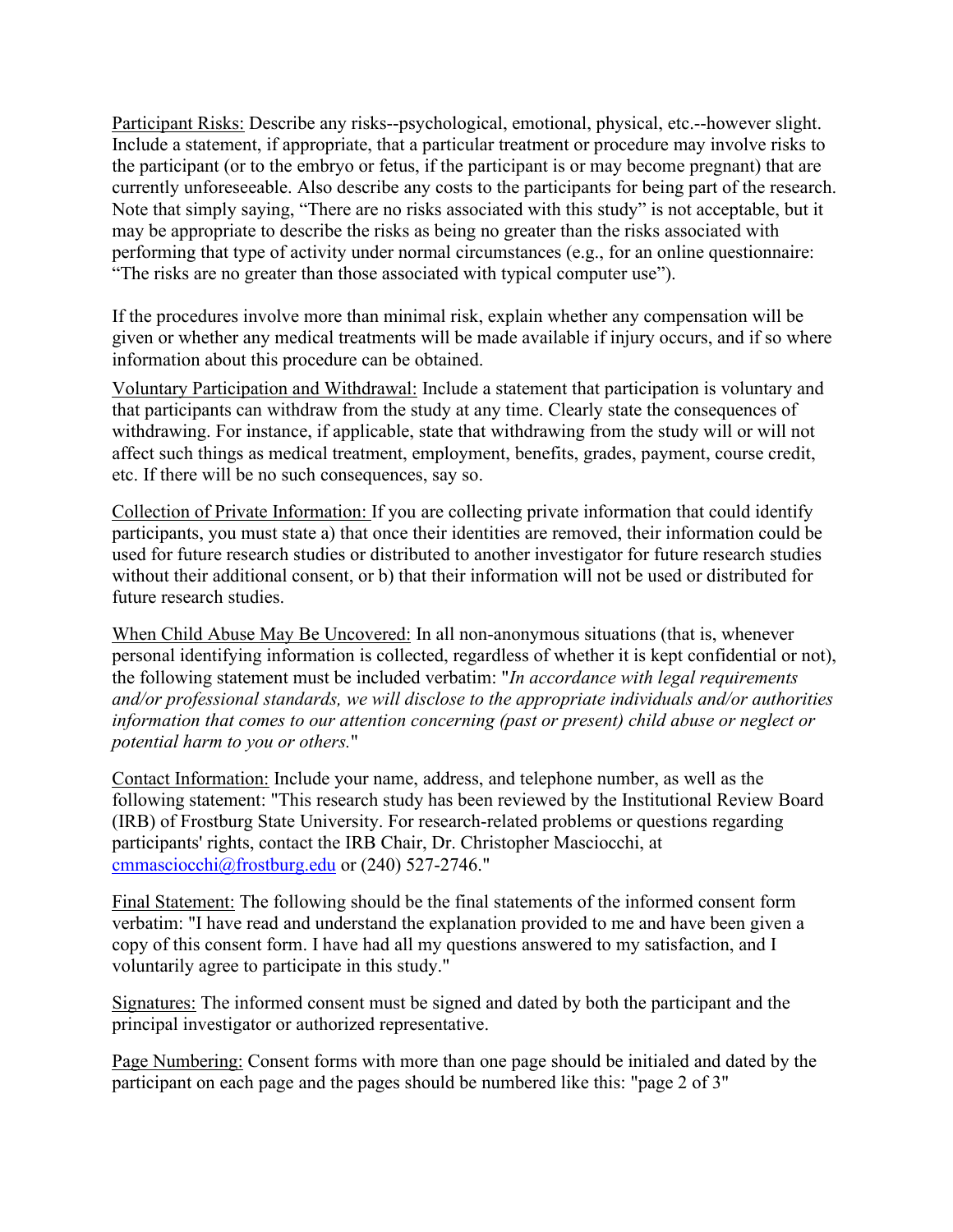**8. Supporting Documents:** Include all relevant supporting documents, interview questions, surveys, letters sent to recruit participants, questionnaires completed by participants, and any other material germane to human subjects review *in separate documents*.